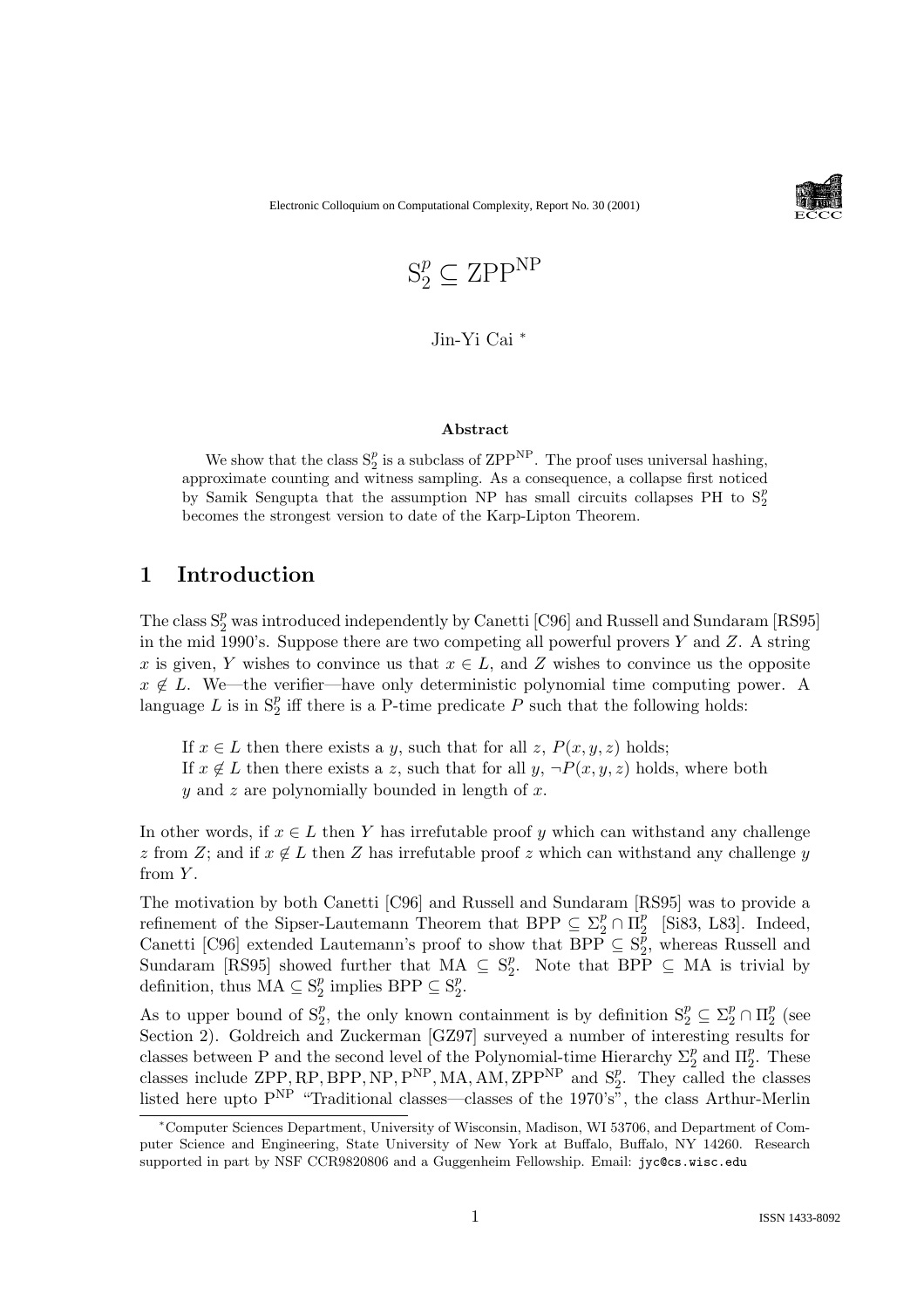"a class of the 1980's", and the class  $S_2^p$  $\frac{p}{2}$  "a class of the 1990's", underscoring that not much is yet known about this class  $S_2^p$  $_{2}^{p}$ . In their paper [GZ97] Goldreich and Zuckerman gave a number of elegant proofs of known results with the strikingly sharp amplification technique due to Zuckerman [Z96]. They also prove an interesting result  $MA \subseteq ZPP^{NP}$ . This last result was new in 1997 when [GZ97] appeared; it was independently obtained by Arvind and Köbler [AK97]. In the final diagram summarizing the known facts about all these classes between P and  $\Sigma_2^p$  $\frac{p}{2}$  and  $\Pi_2^p$ <sup>*p*</sup>, Goldreich and Zuckerman used the letter X to stand for both  $S_2^p$  $_2^p$  and ZPP<sup>NP</sup>, as they share all the known containment properties both below and above. They further state that it is unknown how these two classes are related.

The main result of this paper is

**Theorem 1**  $S_2^p \subseteq \text{ZPP}^{\text{NP}}$ .

The proof uses universal hashing, approximate counting and witness sampling.

There is an interesting consequence of this result with respect to the well known Karp-Lipton Theorem concerning sparse sets (with contribution by Sipser) [KL80]. This theorem says, if NP is Cook-reducible  $(\leq^p_7)$  $T(T/T)$  to sparse sets, or equivalently, if **SAT** has polynomial size circuits, then the Polynomial-time Hierarchy collapses to its second level:  $PH = \sum_{2}^{p} \cap \Pi_{2}^{p}$  $\frac{p}{2}$ . Many researchers have since tried to improve on this signature theorem—To simplify the proof and to strengthen the collapse. On the one hand, there emerged what I consider to be the "book" proof (as Erdös would say) of the theorem (As far as I know John Hopcroft [H81] was the first to give essentially this proof):

To simulate  $\Pi_2^p$  $\frac{p}{2}$  by  $\Sigma_2^p$  $_2^p$ , guess a poly-size circuit C for **SAT**, modify C via selfreducibility so that whenever  $C(\phi) = 1$  it also produces a satisfying assignment to  $\phi$ , then check all universal paths of the  $\Pi_2^p$  $\frac{p}{2}$  computation lead to a satisfiable formula.

Samik Sengupta [Se00] first noticed that this "book" proof actually gave the collapse to  $S_2^p$  $\frac{p}{2}$ ! (See Section 5.)

While the proof of Karp-Lipton Theorem becomes extremely transparent, more research effort went into trying to extend this beautiful result. Much work was done on the general theme (we mention some in Section 5). Over the years there have been steady improvements on the exact level of collapse of PH, assuming SAT has small circuits. In this regard, the best result so far is due to Bshouty et. al. [BCGKT94] and Köbler and Watanabe [KW95]. Their result states that if NP has polynomial size circuits, then the Polynomialtime Hierarchy collapses to ZPP<sup>NP</sup>. Admittedly the proofs of the theorem of Bshouty et. al. and Köbler-Watanabe are more involved than the "book" proof of the basic version of the Karp-Lipton Theorem and depend on previous interesting results by Jerrum, Valiant and V. Vazirani [JVV86] and others.

By the new theorem  $S_2^p \subseteq \mathrm{ZPP}^{\mathrm{NP}}$  (unconditionally), the (currently) strongest Karp-Lipton Theorem becomes

Theorem 2 (Sengupta) If SAT has polynomial size circuits, then the Polynomial-time Hierarchy collapses to  $S_2^p$  $\frac{p}{2}$ .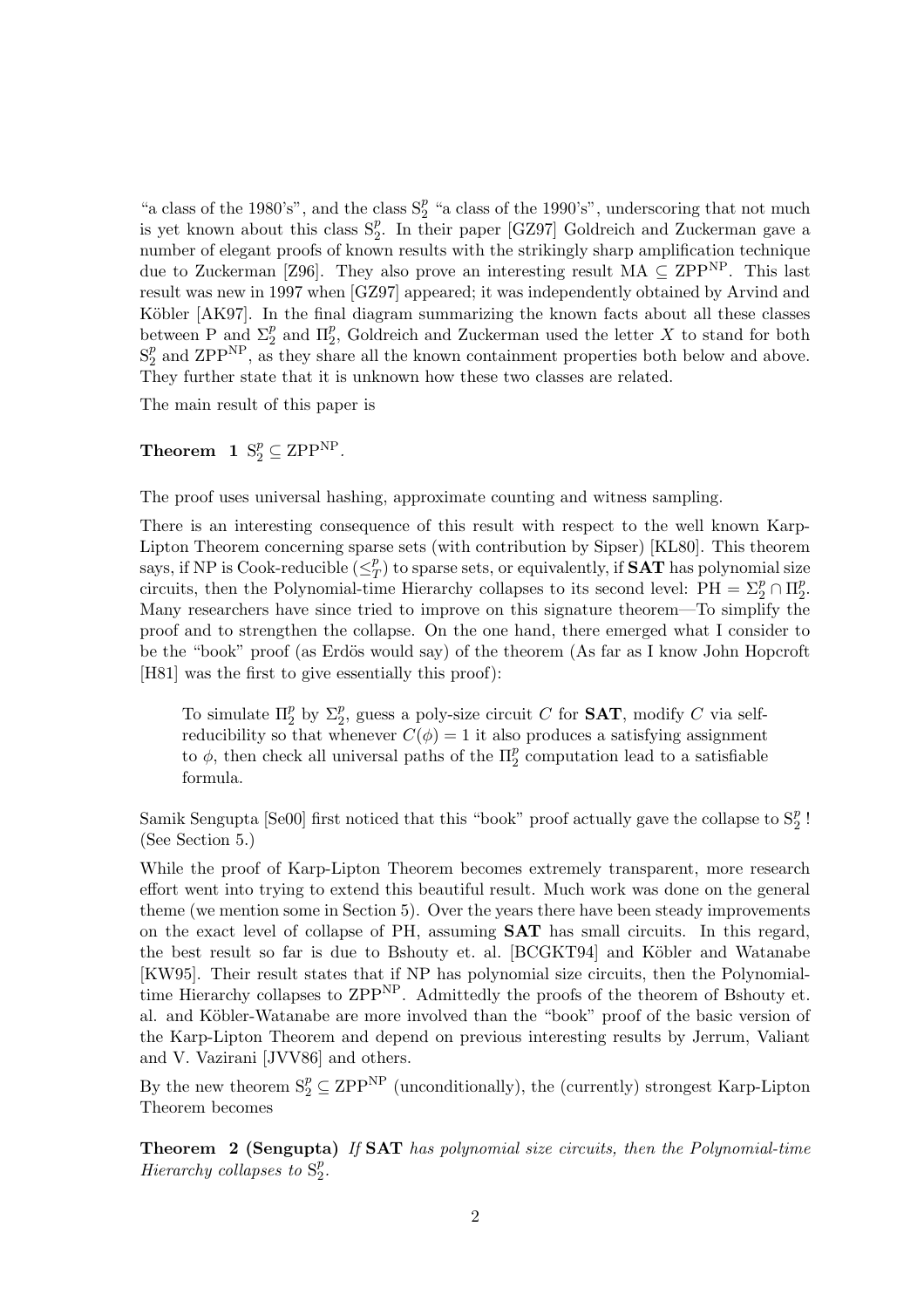We observe that while this becomes the strongest collapse for the Karp-Lipton Theorem, its proof reverts back to the simple "book" proof.

Theorem 1 also subsumes the result  $MA \subseteq ZPP^{NP}$  by Goldreich-Zuckerman [GZ97] and Arvind-Köbler [AK97], as we know from Russell and Sundaram [RS95] that  $\overline{MA} \subseteq S^p$  $\frac{p}{2}$ .

# 2 Preliminaries

The class  $S_2^p$  was defined by Russell and Sundaram [RS95] as follows:  $L \in S_2^p$  $_2^p$  iff there is a P-time computable 0-1 function  $P$  on three arguments, such that

$$
x \in L \implies (\exists^p y)(\forall^p z)[P(x, y, z) = 1]
$$
  

$$
x \notin L \implies (\exists^p z)(\forall^p y)[P(x, y, z) = 0]
$$

where as usual " $\exists^p y$ " stands for " $\exists y \in \{0,1\}^{p(|x|)$ " for some polynomial  $p(\cdot)$ . Similarly " $\forall^p z$ " stands for " $\forall z \in \{0,1\}^{q(|x|)}$ " for some polynomial  $q(\cdot)$ . By padding we can suitably extend the length of both  $y$  and  $z$ , and henceforth we can assume they both vary over the same length n which is a power of 2, and n is polynomially bounded in the length of  $x$ .

Given x, for convenience, for a pair  $(y, z)$  we say y beats z if  $P(x, y, z) = 1$ , and z beats y if  $P(x, y, z) = 0$ .

It is immediately clear that both implications " $\implies$ " can be replaced by the if and only if relation " $\Longleftrightarrow$ " without changing the class  $S_2^p$ <sup>p</sup><sub>2</sub>. For instance, suppose  $(\exists^p y)(\forall^p z)[P(x, y, z) = 1]$ , let y<sub>0</sub> be such a y. Then certainly  $x \in L$ , else we would have a  $z_0$  such that  $(\forall^p y)[P(x, y, z_0) =$ 0], which is clearly a contradiction to  $P(x, y_0, z_0) = 1$ . Similarly  $(\exists^p z)(\forall^p y)[P(x, y, z) = 0]$ implies  $x \notin L$ . Thus

$$
x \in L \iff (\exists^p y)(\forall^p z)[P(x, y, z) = 1]
$$
  

$$
x \notin L \iff (\exists^p z)(\forall^p y)[P(x, y, z) = 0]
$$

It follows from this if and only if condition that  $S_2^p \subseteq \sum_{i=1}^p \cap \prod_{i=1}^p$  $_2^p$ . In fact  $S_2^p$  $\frac{p}{2}$  consists of precisely those languages in  $\Sigma_2^p \cap \Pi_2^p$  where membership in both  $\Sigma_2^p$  $\frac{p}{2}$  and  $\Pi_2^p$  $_2^p$  are demonstrated by a single predicate P.

Canetti [C96] defined the class  $S_2^p$  $_2^p$  as follows:  $L \in \mathcal{S}_2^p$  $_2^p$  iff there is a P-time computable 0-1 function  $P$  on three arguments, such that for all  $x$ ,

$$
(\exists^p y)(\forall^p z)[P(x, y, z) = \chi_L(x)]
$$

and

$$
(\exists^p z)(\forall^p y)[P(x, y, z) = \chi_L(x)],
$$

where  $\chi_L$  is the characteristic function of L.

Clearly the Canetti definition implies the Russell-Sundaram definition. The reverse implication also holds. For completeness we sketch a simple proof (see [RS95, C96] for more details.) Suppose a predicate  $P$  is given in the Russell-Sundaram definition. We define an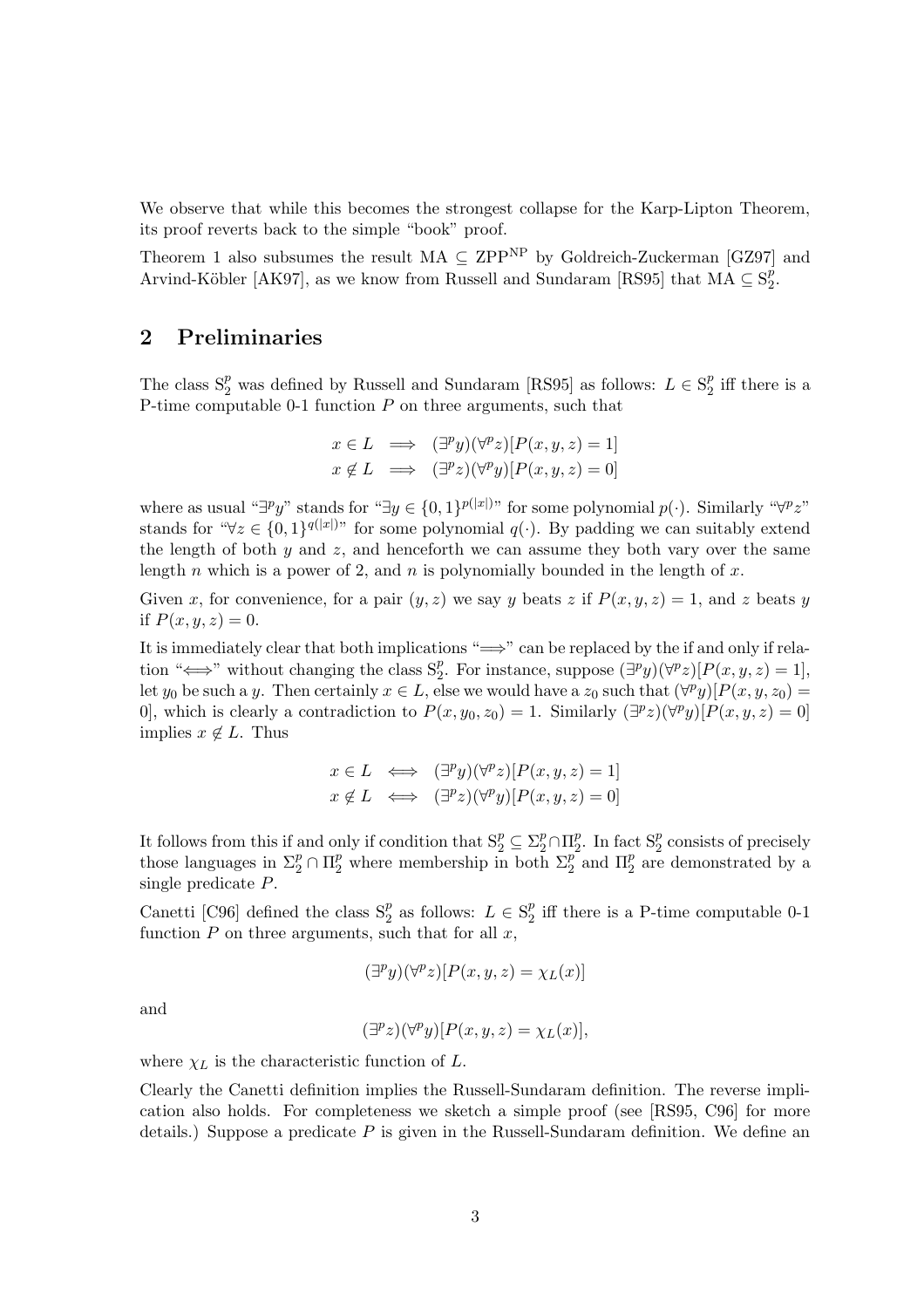extended predicate  $\hat{P}$  to satisfy the Canetti definition. For x, suppose y and z vary over  $\{0,1\}^n$ . Then  $\hat{P}$  is defined over  $\{0,1\}^{|x|} \times \{0,1\}^{n+1} \times \{0,1\}^{n+1}$ :

$$
\begin{array}{rcl}\n\hat{P}(x,1y,1z) & = & 1 \\
\hat{P}(x,1y,0z) & = & P(x,y,z) \\
\hat{P}(x,0y,1z) & = & P(x,z,y) \\
\hat{P}(x,0y,0z) & = & 0\n\end{array}
$$

Intuitively in the Canetti set up both provers are expected to prove the right assertion whether or not  $x \in L$ .

ZPP denotes zero-error probabilistic polynomial time.  $ZPP<sup>NP</sup>$  is the class accepted by zeroerror probabilistic polynomial time oracle Turing machines using an NP oracle. By Cook's Theorem, we can assume without loss of generality that this oracle is the set of satisfiable boolean formulae SAT.

# $\mathbf{3} \quad \mathrm{S}_2^p \subseteq \mathrm{ZPP}^{\mathrm{NP}}$

To prove the main Theorem 1, we proceed as follows. Let x be given. Let  $\{0,1\}^n$  be the witness sets for both provers Y and Z. Here n is polynomially bounded by  $|x|$ , and is a power of 2.

We will grow a list  $Y_k \subset \{0,1\}^n$  of y's, where  $|Y_k| = k$ , and  $k = 1, 2, \ldots, n^{O(1)}$ ; initially the list  $Y_1$  can be arbitrary given, for example  $Y_1 = \{0^n\}$ . In the k-th stage, with  $Y_k$  in hand, we ask the **SAT** oracle whether there exists a  $z \in \{0,1\}^n$  such that  $P(x, y, z) = 0$  for every  $y \in Y_k$ , i.e., a z that beats every  $y \in Y_k$ . Since  $|Y_k| = k$  is polynomially bounded, this is clearly a SAT query by Cook's Theorem. If the answer is No, we can already conclude that  $x \in L$  and halt. Even though we may not have found a witness  $y_0$  which beats every z as promised in the definition when  $x \in L$ , we can conclude that  $x \in L$ , since otherwise  $x \notin L$ would have guaranteed a  $z_0$  which beats all y, which certainly include all  $y \in Y_k$ .

Hence let's assume the answer to the SAT query is Yes, then we can use self-reducibility to obtain from the **SAT** oracle one such z. Then we can ask if there is another such z which beats all  $y \in Y_k$ .

Let

$$
Z(Y_k) = \{ z \in \{0,1\}^n \mid (\forall y \in Y_k)[P(x, y, z) = 0] \}.
$$

There are two cases. Either  $|Z(Y_k)| \leq n^2$  or  $|Z(Y_k)| > n^2$ . In the first case we can find out this is so in no more than  $n^2 + 1$  steps querying the **SAT** oracle, and obtain the complete list  $z_1, z_2, \ldots, z_\ell$ , where  $\ell \leq n^2$ . Then we will ask the **SAT** oracle sequentially for each  $i = 1, \ldots, \ell$ , whether  $(\forall y \in \{0, 1\}^n) [P(x, y, z_i) = 0]$ , i.e. if this  $z_i$  is a promised witness that beats all y when  $x \notin L$ . If for some  $1 \leq i \leq \ell$ , we get an answer that this  $z_i$  beats all y then we reject x and halt. If for all  $1 \leq i \leq \ell$ , we get an answer that this  $z_i$  does not beat all y, we claim that  $x \in L$ , and we should accept x and halt. This is because, had it been  $x \notin L$ , then some  $z_0$  which beats all  $y \in \{0,1\}^n$  certainly belong to  $Z(Y_k)$ , and would have been among the complete list  $z_1, z_2, \ldots, z_{\ell}$ . Thus we accept x in this case correctly, even though we may not have found the promised witness  $y$  which beats all  $z$ .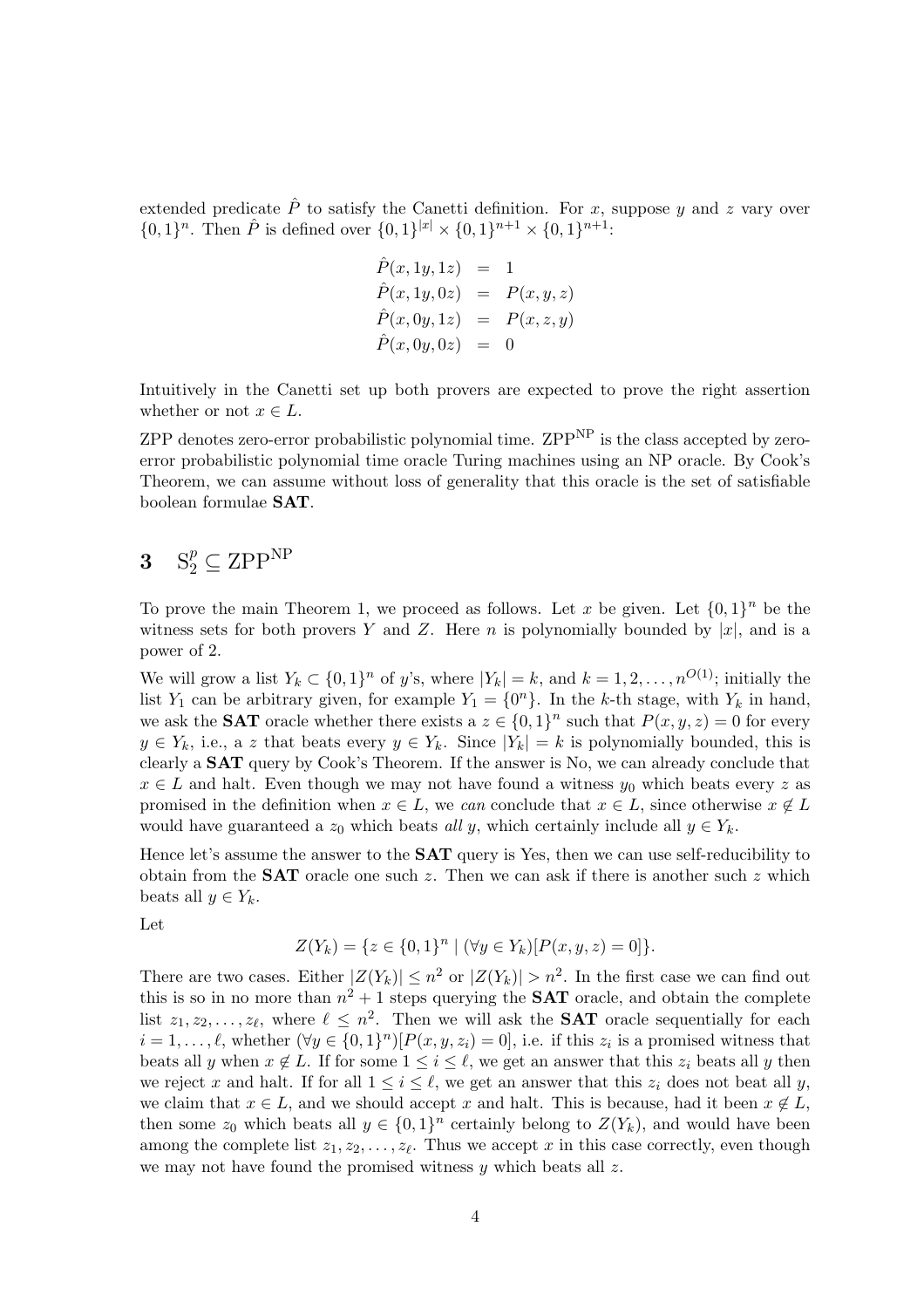Now we assume the "general case" where we found that  $|Z(Y_k)| > n^2$ . So far we have not used any probabilistic moves. It is here we will use random coins. Our goal is to find a new y<sup>\*</sup> to be appended to the list  $Y_k$  so that the corresponding  $Z(Y_{k+1})$  is shrunk significantly. Let  $Y_{k+1} = Y_k \cup \{y^*\}$ , then we wish to guarantee that  $|Z(Y_{k+1})| \leq |Z(Y_k)|/2$  with high probability. If so, we would guarantee that the size  $|Z(Y_k)|$  shrinks geometrically every step by a constant fraction with high probability, and thus in polynomial time we end up in the case with  $|Z(Y_k)| \leq n^2$ .

**Lemma** 1 For every set S in P, there is a probabilistic polynomial time sampling procedure A using a SAT oracle, such that for every n,  $A(1^n)$  samples at most  $n^{O(1)}$  elements  $S' \subseteq$  $S^{=n} = S \cap \{0,1\}^n$  in such a way that, for every subset  $T \subseteq S^{=n}$ , with  $|T| > |S^{=n}|/2$ ,

$$
\Pr[S' \cap T = \emptyset] \le \frac{1}{2^{2n}}.
$$

We will give a proof of Lemma 1 in the next section.

For any witness  $y' \in \{0,1\}^n$ , consider the set

$$
T_{y'} := Z(Y_k \cup \{y'\}) = \{z \in \{0,1\}^n \mid (\forall y \in Y_k)[P(x,y,z) = 0] \land [P(x,y',z) = 0]\}.
$$

We say a  $y' \in \{0,1\}^n$  is a "bad witness" with respect to  $Z(Y_k)$  if

$$
|\{z \in Z(Y_k) \mid P(x, y', z) = 1\}| < \frac{|Z(Y_k)|}{2}.
$$

That is, y' is a "bad witness" if it beats less than  $1/2$  of  $Z(Y_k)$ . Then for a fixed bad witness y', the subset  $T_{y'}$  has cardinality greater than  $|Z(Y_k)|/2$ . In this case, by Lemma 1, we can sample a polynomial number of  $z \in Z(Y_k)$ , call the set  $Z'$ , such that the probability

$$
\Pr[Z' \cap T_{y'} = \emptyset] \le \frac{1}{2^{2n}}.
$$

Since there are at most  $2^n$  bad witnesses,

$$
\Pr[(\exists \text{ a bad witness } y' \in \{0, 1\}^n)[Z' \cap T_{y'} = \emptyset]] \le \frac{1}{2^n}.
$$

Suppose now for every bad witness  $y' \in \{0,1\}^n$ , the sample set Z' has a non-empty intersection with  $T_{y'} = Z(Y_k \cup \{y'\})$ . That means that for every bad witness  $y', y'$  cannot beat all of  $Z'$ . With the polynomial sized set  $Z'$  in hand, we ask the **SAT** oracle once again whether there is a y which beats all these  $z \in Z'$ . Again this is a **SAT** query by Cook's Theorem. If the answer is No, then we know  $x \notin L$  since otherwise there is a y which beats all  $z \in \{0,1\}^n$ , and certainly y beats all these  $z \in Z'$ . So we reject x and halt.

If the answer is Yes, we use self-reducibility of the  $SAT$  oracle to obtain one such  $y^*$ . Notice that by now there is no bad witness  $y'$  which can beat all of  $Z'$ . Thus this  $y^*$  is not a bad witness. This is true with probability  $\geq 1 - 1/2^n$ . We then define  $Y_{k+1} = Y_k \cup \{y^*\}$ . Then with high probability we have

$$
|Z(Y_{k+1})| \leq \frac{|Z(Y_k)|}{2}.
$$

As remarked earlier this gives our  $\mathrm{ZPP}^{\mathrm{NP}}$  algorithm.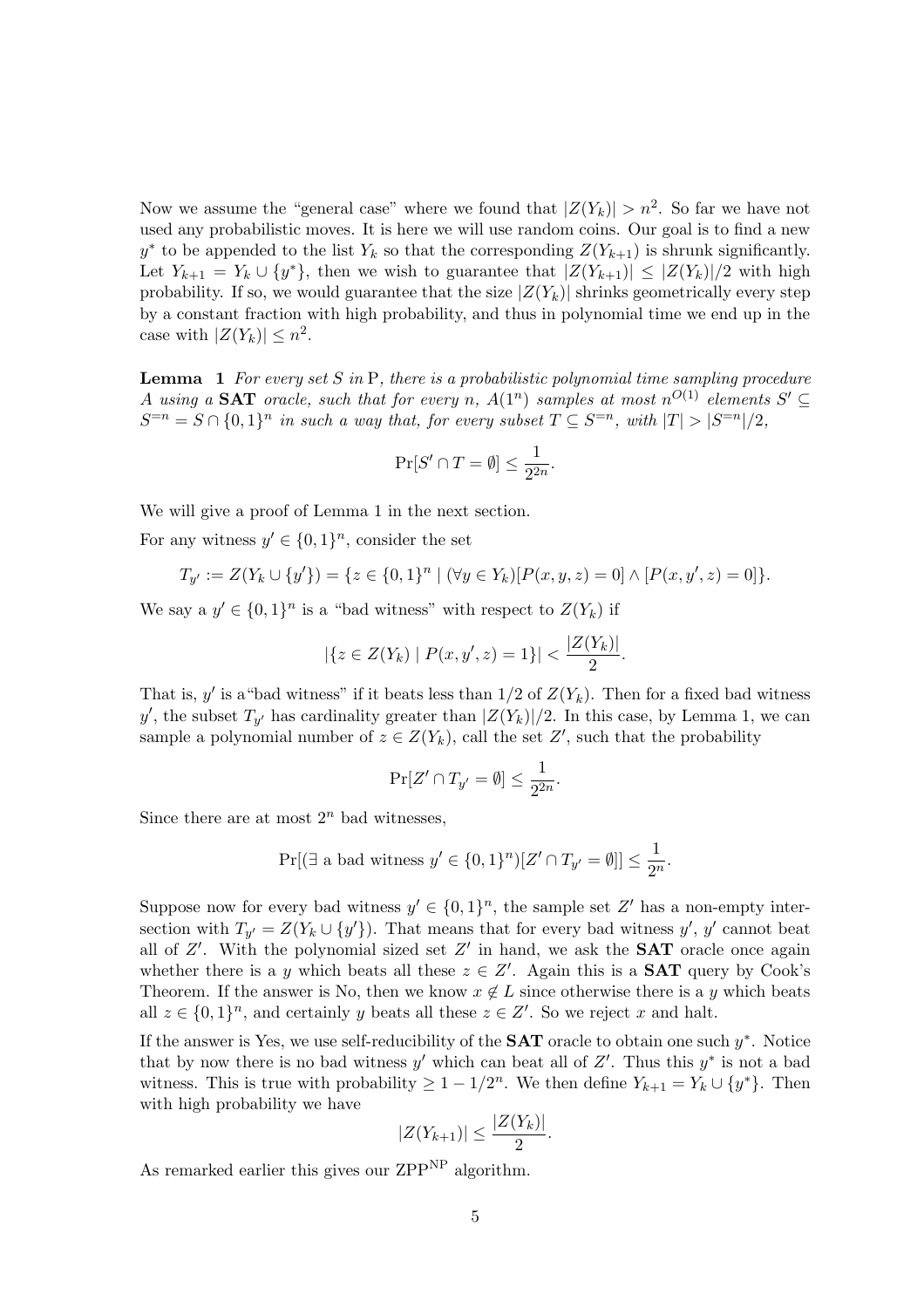### 4 A sampling lemma

To prove Lemma 1, we will make use of universal hashing. Consider a family of hash functions:

$$
\{h_s: \{0,1\}^n \to \{0,1\}^k\}_{s \in \mathcal{S}}
$$

Recall that a family of hash functions is 2-universal if for every pair of distinct  $x \neq y$  in  $\{0,1\}^n$ , and for every  $\alpha, \beta \in \{0,1\}^k$ ,  $Pr_{s \in \mathcal{S}}[h_s(x) = \alpha \wedge h_s(y) = \beta] = 1/2^{2k}$ , i.e.,  $h_s(x)$  and  $h_s(y)$  are pair-wise independent and uniformly distributed when  $s \in_R S$ . It is well known such family of 2-universal hash functions exist and can be easily constructed with small sample space, e.g.,  $h_{a,b}(x) = ax + b$  and then truncate to k bits, where a, b and x range over a finite field  $GF[2^n]$ .

Here is an outline of the proof of Lemma 1. First we will use hash functions and the SAT oracle to get an approximate count of the subset  $S^{=n}$ . If this set is polynomially small, then we can handle it trivially. Suppose it is large. Then we will devise a simple sampling strategy satisfying the Lemma. The estimation can be done in a number of ways; we give a self-contained account using the notion of isolation of Sipser. (See [Si83, St83, JVV86].) The second stage is done by a simple procedure based on an estimate of points with unique inverse images from  $S^{-n}$  under a random hash function. The details follow.

First we handle the trivial case where  $|S^{=n}| \leq n^2$ , say. We can ask our **SAT** oracle if  $S^{=n} = \emptyset$ . If so then Lemma 1 is vacuously true (no subset T exists with  $|T| > |S^{=n}|/2$ ). If  $S^{=n} \neq \emptyset$  yet  $|S^{=n}| \leq n^2$ , then we can find all the elements with the help of the **SAT** oracle. With all of  $S^{-n}$  in hand, we can simply let the sample set S' be  $S^{-n}$  itself.

Now assume 
$$
|S^{=n}| > n^2
$$
.

Given  $x \neq y$ , we say x **collides** with y under  $h_s$  if  $h_s(x) = h_s(y)$ . For a subset  $E \subseteq \{0,1\}^n$ , we say that  $h_s$  isolates  $x \in E$  iff x does not collide under  $h_s$  with any other element of E. The following lemma of Sipser is well known and follows from a simple probability estimate [Si83] (see also [St83]).

**Lemma** 2 Let  $E \subseteq \{0,1\}^n$ , and let  $\{h_s: \{0,1\}^n \to \{0,1\}^k\}_{s \in \mathcal{S}}$  be a family of 2-universal hash functions of cardinality  $2^{2n}$  with  $1 \leq k \leq n$ . Then for all  $m \geq k$ ,

1. if  $|E| \leq 2^{k-1}$  then

$$
P_{s_1,\ldots,s_m \in R} \mathcal{S} \, [\forall x \in E \text{ some } h_{s_i} \text{ isolates } x] \ge 1 - \frac{1}{2^{m-k+1}}
$$

2. if  $|E| > m2^k$  then

$$
P_{s_1,\ldots,s_m\in R}S[\forall x\in E \text{ some } h_{s_i} \text{ isolates } x] = 0.
$$

For our set  $E = S^{-n}$ , there is a unique  $k_e$ , where  $2 \log_2 n \, k_e \leq n$ , such that  $2^{k_e-1}$  <  $|E| \leq 2^{k_e}$ . If we take every k in the range  $2\log_2 n < k \leq n+1$ , and randomly pick  $m = 4n$ hash functions  $h_{s_1}, \ldots, h_{s_m} : \{0,1\}^n \to \{0,1\}^k$ , with probability  $\geq 1 - \frac{1}{2^3}$  $\frac{1}{2^{3n}}$ , at least for  $k = k_e + 1$ , we would get *isolation*. For each k we ask the **SAT** oracle, whether the chosen set of  $h_{s_1}, \ldots, h_{s_m}$  has the property that " $\forall x \in E$ , one of  $h_i$  isolates x". Since there are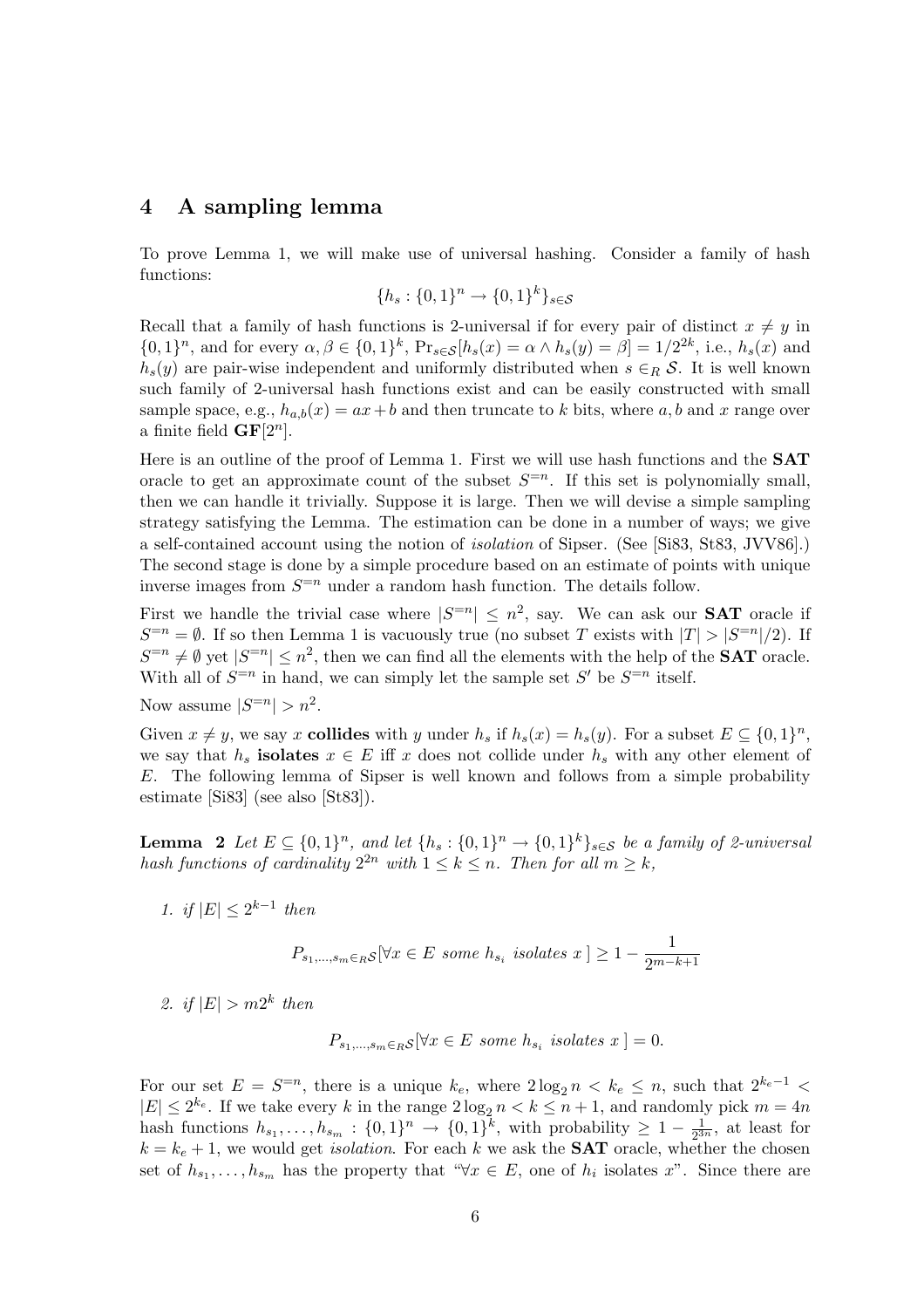only  $m = 4n$  hash functions this is a **SAT** query. We pick the least  $k_0$  such that the oracle confirms *isolation*. We abort if for no  $k$  the chosen hash functions achieve *isolation*. With probability  $\geq 1 - \frac{1}{2^3}$  $\frac{1}{2^{3n}}$  we do not abort, and we get  $k_0 \leq k_e + 1$ . Also by the second part of the Lemma 2, we know definitely  $|E| \leq 4n2^{k_0}$ . Hence

$$
k_0 - 1 \le k_e \le k_0 + \log_2 n + 2.
$$

Denote by  $U = 4n2^{k_0}$ ; this is an upper bound of |E|, and also not too far from a lower bound of  $|E|$ ,

$$
\frac{U}{16n} < |E| \le U.
$$

With this estimate, we take *n* hash functions  $h_{s_1}, h_{s_2}, \ldots, h_{s_n}$  uniformly and independently from a family of 2-universal hash functions from  $\{0,1\}^n$  to  $\{0,1\}^{k_0+2\log_2 n+1}$ . Note that the size of the range is  $nU/2$ .

For any such  $h_s$ , define the random variable C to be the number of colliding pairs,

$$
C = \sum_{x \neq y \in E} \chi_{[h_s(x) = h_s(y)]}.
$$

The expectation of C is

$$
E[C] = \sum_{x \neq y \in E} \Pr_{s \in_R \mathcal{S}}[h_s(x) = h_s(y)] = \binom{|E|}{2} \frac{1}{nU/2} < \frac{|E|}{n}.
$$

Hence by Markov's inequality

$$
\Pr[C \ge |E|/8] \le \frac{8}{n}.
$$

Say a point  $\alpha \in \{0,1\}^{k_0+2\log_2 n+1}$  is a *unique image* if there is a unique  $x \in E$  such that  $h_s(x) = \alpha$ . Suppose  $C \leq |E|/8$ , then there can be at most  $|E|/4$  many  $x \in E$  involved in a collision, i.e., such that there exists some  $y \neq x, y \in E$ ,  $h_s(x) = h_s(y)$ . At least  $3|E|/4$ elements of  $E$  are mapped to a unique image. Since Lemma 1 assumes the subset  $T$  has cardinality  $|T| > |S^{-n}|/2 = |E|/2$ , at least  $|E|/4$  many elements from T are mapped to a unique image.

We now sample as follows. After the hash functions  $h_{s_i}$  are chosen, for each  $1 \leq i \leq n$ , uniformly pick a target  $\alpha \in \{0,1\}^{k_0+2\log_2 n+1}$ , and ask the **SAT** oracle whether it has an inverse image from the set  $E = S^{-n}$ . Since S is in P, this is a **SAT** query. If  $\alpha \in h_{s_i}(E)$ , we use self-reducibility to get one inverse image. This inverse image is a sample point. If  $\alpha \notin h_{s_i}(E)$ , we uniformly independently pick another target  $\alpha'$ , and repeat this at most  $20n^3$  times, until one sample point is found. If we do not get any sample in  $20n^3$  tries for this  $h_{s_i}$ , we give up on this  $h_{s_i}$ . If we fail to get any sample point, for all  $h_{s_i}$ ,  $1 \le i \le n$ , we abort.

The probability that at least one of n hash functions has its  $C \leq |E|/8$  is  $\geq 1-(\frac{8}{n})^n$ . Given  $C \leq |E|/8$  for a  $h_{s_i}$ , the image of E has cardinality at least  $3|E|/4$  (counting only those with unique images), and the range for the hashing function has cardinality  $nU/2 < 8n^2|E|$ , the probability that no element from  $h_{s_i}(E)$  was chosen as a target  $\alpha$  in  $20n^3$  tries is  $\langle (1-\frac{3}{32n^2})^{20n^3} \rangle e^{-\frac{15}{8}n} \ll 2^{-2n}$ . Given that an element from  $h_{s_i}(E)$  is picked in  $20n^3$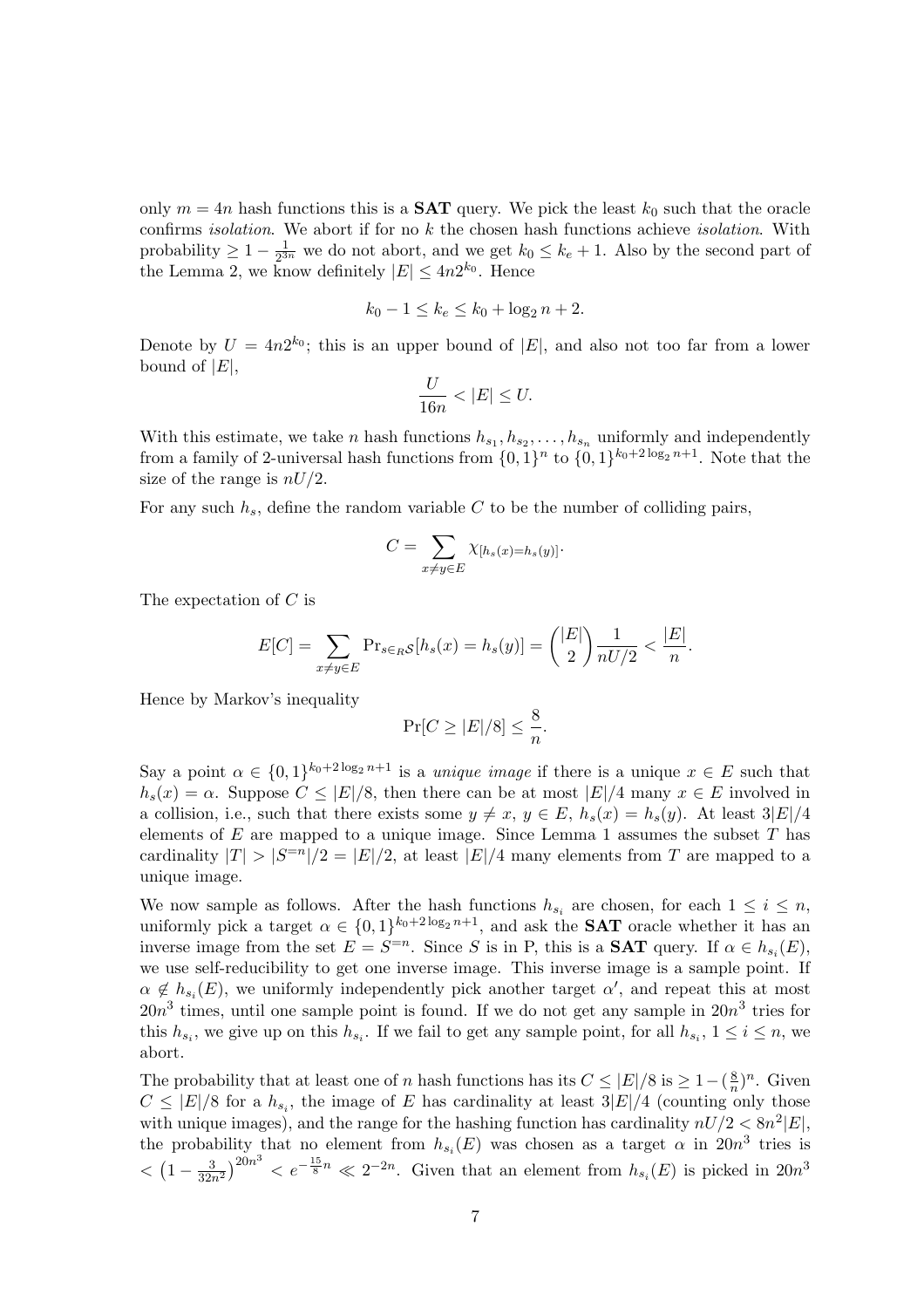tries, the first element picked is not from  $|E|/4$  many unique images from T is at most 3/4, (a unique image has at least as high a probability to be picked as those with multiple inverse images:  $|h_{s_i}(E)| \leq |E|$ .)

Now we iterate this procedure a polynomial number of times  $(5n \times 1)$ . Given that we get at least one sample in each iteration, the sampling procedure  $A(1^n)$  produces  $n^{O(1)}$  elements S', the probability that all of which are not from T is exponentially small  $\leq (3/4)^{5n} \ll \frac{1}{2^{2n}}$ . The total error probability is at most

$$
\frac{1}{2^{3n}} + 5n \left[ \left( \frac{8}{n} \right)^n + e^{-\frac{15}{8}n} \right] + \left( \frac{3}{4} \right)^{5n} < \frac{1}{2^{2n}}.
$$

Comment: It is possible to state a more general lemma than Lemma 1. But we shall only need the statement of this Lemma to complete our proof of Theorem 1. It is also possible to use some earlier work by Jerrum, Valiant and V. Vazirani [JVV86], Bshouty et. al. [BCGKT94], and Köbler and Watanabe [KW95] for this purpose. Please also see a recent paper by Bellare, Goldreich and Petrank [BGP00]. But this simple lemma has a sufficiently simple and self-contained proof which is sufficient for our purposes. Another useful aspect is to avoid circularity when we claim later in Section 5 that the "book" proof of Karp-Lipton gives the strongest form of this theorem to date. Of course from a logical point of view there is no difference which approach to take, any proof of this lemma is acceptable.

# 5 An implication for Karp-Lipton

There has been a lot of work on the general theme inspired by the Karp-Lipton Theorem. For example, Mahaney [M80] showed that if the sparse oracle is itself in NP (i.e., NP has  $\leq^p_7$  $T^p$ -complete, not just  $\leq^p_T$  $\frac{p}{T}$ -hard sparse set) then PH collapses to  $\Delta_2^p$  $2^p$ . Long [Lo82] extended this to co-sparse oracles. Arvind et. al. [AKSS95] showed that under the same assumption as in Karp-Lipton that **SAT** has small circuits then  $MA = AM$ . (See [HMO92] for a survey.)

Suppose NP has polynomial size circuits. The Karp-Lipton Theorem says that the Polynomialtime Hierarchy collapses to  $\Sigma_2^p \cap \Pi_2^p$  $_{2}^{p}$ . Sengupta [Se00] pointed out that the same proof collapses the Polynomial-time Hierarchy to  $S_2^p$  $2^p$ . To see this we recount the "book" proof, but this time phrase it in terms of provers Y and Z. We only need to show that  $\Pi_2^p \subseteq S_2^p$  $_2^p$ , then it follows that  $\Pi_2^p \subseteq \mathcal{S}_2^p \subseteq \Sigma_2^p$  $_2^p$  and hence they are all equal.

Let L be any language in  $\Pi_2^p$ <sup>p</sup>. There is a normal form  $L = \{x \mid (\forall^p y)(\exists^p z)[P(x, y, z)]\}$ , where P is a P-time predicate. By Cook's Theorem, without loss of generality we can assume that it takes the form

$$
L = \{x \mid (\forall^p s)[\phi_{x,s} \in \mathbf{SAT}]\},\
$$

where  $\phi_{x,s}$  is a boolean formula computable in P-time from x and s. Let the size of  $\phi_{x,s}$  be bounded by  $p(|x|)$  for some polynomial  $p(\cdot)$ .

Now to show membership in  $S_2^p$  we receive two strings y and z, from provers Y and Z respectively. We expect the string  $y$  to be a poly-size circuit for formulae of size up to  $p(|x|)$ . For a pair  $(y, z)$  we accept if and only if the circuit y says the boolean formula  $\phi_{x,z}$ is satisfiable and by self-reducibility produced a satisfying assignment which satisfied it.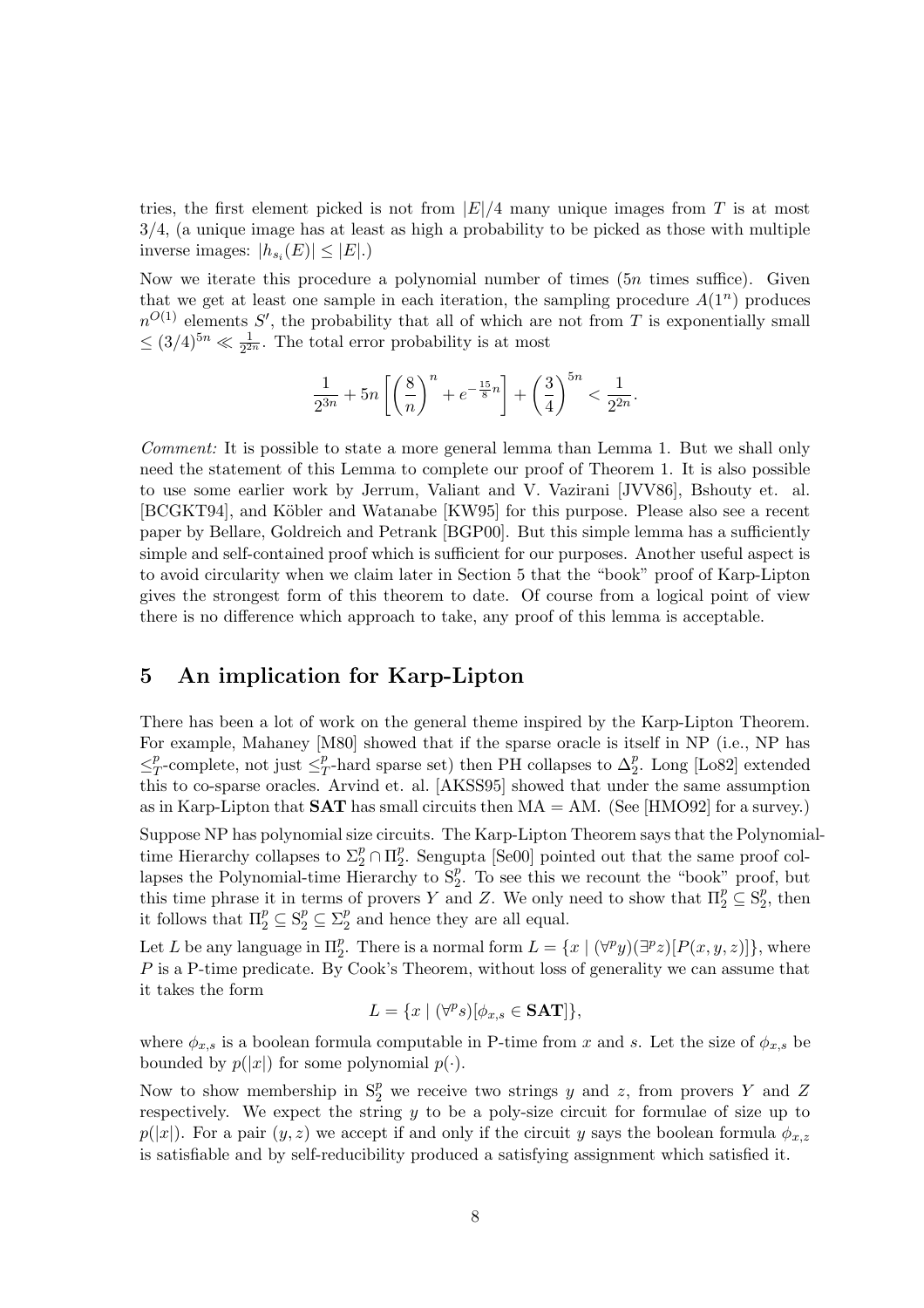We note that there exists a relativized world where the Karp-Lipton Theorem cannot be improved to  $P^{NP}$  [H86, W85].

# Acknowledgement

I thank Venkat Chakaravarthy, Oded Goldreich, Lane Hemaspaandra, Alex Russell, Uwe Schöning, Alan Selman and Samik Sengupta for interesting discussions and comments.

#### References

- [AK97] V. Arvind and J. Köbler, On Pseudorandomness and Resource-Bounded Measure, Proc. 17th FST and TCS, Springer-Verlag, LNCS 1346, 235-249, 1997.
- [AK00] V. Arvind and J. Köbler, *Graph isomorphism is low for*  $ZPP^{NP}$  *and other lowness* results, STACS 2000.
- [B85] L. Bábai, *Trading group theory for randomness*, STOC 17:421-429(85).
- [AKSS95] V. Arvind, J. Köbler, U. Schöning and R. Schuler. If NP has polynomial size circuits then MA=AM, Theoretical Computer science 137 (1995) 279-282.
- [BM88] L. Bábai and S. Moran, Arthur-Merlin Games : a randomized proof system, and a hierarchy of complexity classes, Journal of Computer and System Sciences, 36:254-276, 1988.
- [BCGKT94] N. Bshouty, R. Cleve, S. Kannan, R. Gavaldà and C. Tamon, Oracles and Queries that are sufficient for Exact Learning, Proceedings of the 17th Annual ACM conference on Computational Learning Theory, 130–19 (1994). JCSS 52(3): 421–433 (1996).
- [BGP00] M. Bellare, O. Goldreich and E. Petrank. "Uniform Generation of NP-witnesses using an NP-oracle", Inform. and Comp., Vol. 163, pages 510–526, 2000.
- [C96] R. Canetti. On BPP and the Polynomial-time Hierarchy. Information Processing Letters, 57, pages 237–241, 1996.
- [GMR85] S. Goldwasser, S. Micali and C. Rackoff, The Knowledge Complexity of Interactive Proofs, Proc. 17th ACM Symp. om Computing, Providence, RI, 1985, pp. 291-304.
- [GS89] S. Goldwasser and M. Sipser, Private coins versus public coins in interactive proof systems, STOC 18:59–68(1986).
- [GZ97] O.Goldreich and D.Zuckerman, Another Proof that  $BPP \subseteq PH$  (and more), ECCC, TR97-045, October 1997.
- [H86] H. Heller, On relativized exponential and probabilistic complexity classes, Information and Control 71 (3), (1986), pp 231-243.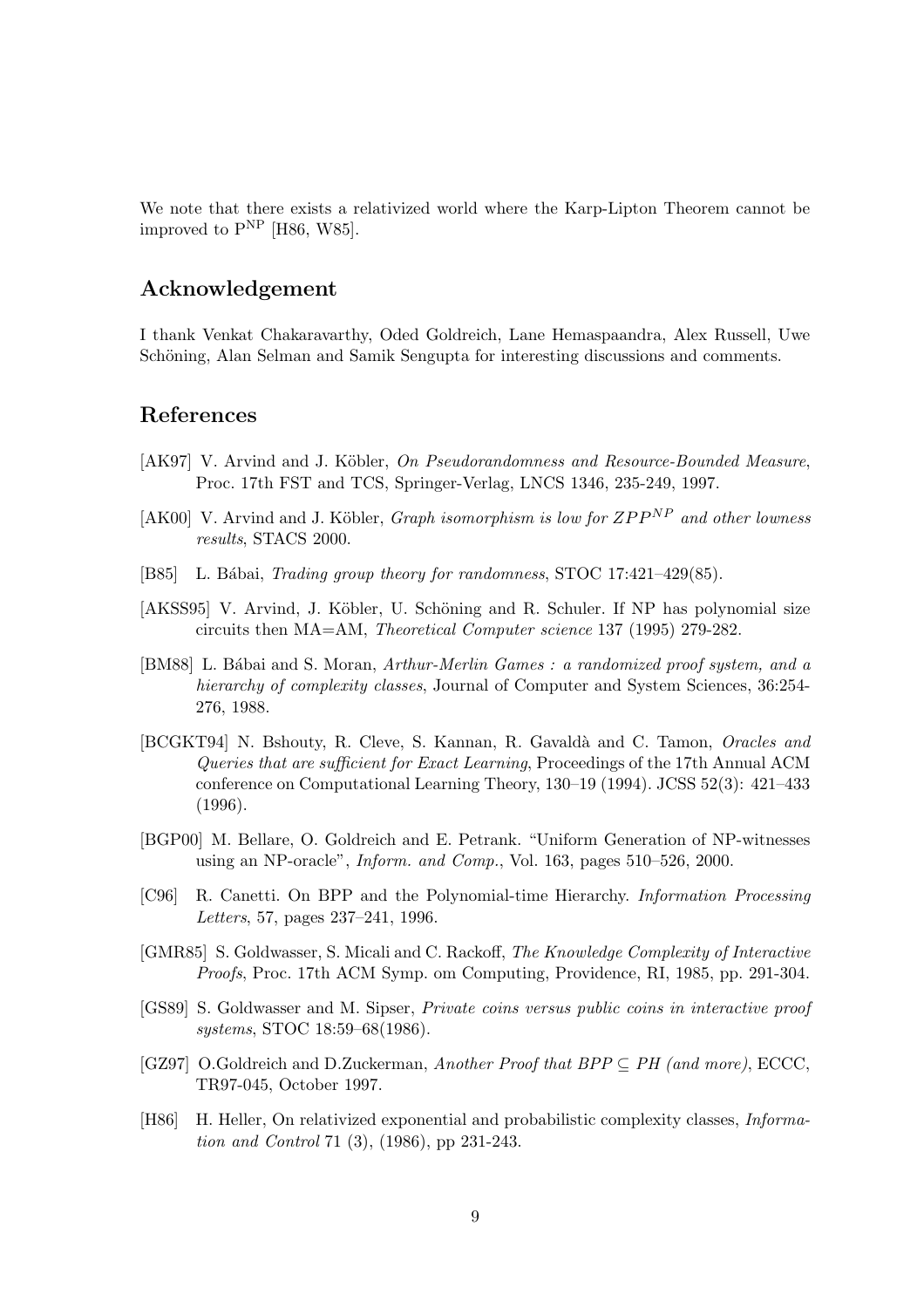- [HMO92] L. A. Hemachandra, M. Ogiwara and O. Watanabe: How Hard Are Sparse Sets? Structure in Complexity Theory Conference 1992: 222-238.
- [H81] J. Hopcroft, Recent Directions in Algorithmic Research. In the Proceedings 5th GI Conference on Theoretical Computer Science, 1981, pp 123–134. Springer-Verlag Lecture Notes in Computer Science #104.
- [JVV86] M. Jerrum, L. G. Valiant, V. V. Vazirani: Random Generation of Combinatorial Structures from a Uniform Distribution. Theoretical Computer Science, 43: 169-188 (1986).
- [KL80] R. Karp and R. Lipton. Some connections between nonuniform and uniform complexity classes. In Proceedings of the 12th ACM Symposium on Theory of Computing, pages 302–309. ACM Press, April 1980. An extended version has also appeared as: Turing machines that take advice, L'Enseignement Mathématique, 2nd series, 28, 1982, pages 191–209.
- [KW95] J. Köbler and O. Watanabe, New collapse consequences of NP having small circuits ICALP, LNCS 944:196–207(1995). Journal version New Collapse Consequences of NP Having Small Circuits. SIAM J. Comput. 28(1): 311-324 (1998).
- [L83] C. Lautemann: BPP and the Polynomial Hierarchy. IPL 17(4): 215-217 (1983)
- [Lo82] T. Long. A note on sparse oracles for NP. JCSS vol 24, No. 2, pp 224–232. 1982.
- [M80] S. Mahaney. Sparse complete sets for NP: Solution of a conjecture of Berman and Hartmanis. In proceedings of 21st IEEE Symposium of Foundations of Computer Science, (1980), pp 54–60. J. Comput. System Sci., 25(2):130–143, 1982.
- [OL93] M. Ogiwara and A. Lozano, Sparse hard sets for counting classes. Theoretical Computer Science 112, 255–276 (1993).
- [OW91] M. Ogiwara and O. Watanabe, On polynomial time bounded truth-table reducibility of NP sets to sparse sets. SIAM Journal on Computing 20, 471–483 (1991).
- [RS95] A. Russell and R. Sundaram. Symmetric Alternation Captures BPP. Computational Complexity 7(2): 152-162 (1998). A Preliminary version appeared in Technical Report MIT-LCS-TM-541, 1995.
- [Se00] S. Sengupta, Personal communications.
- [Si83] M. Sipser, A Complexity Theoretic Approach to Randomness. STOC 1983: 330-335.
- [St77] L. Stockmeyer. The polynomial-time hierarchy. Theoretical Computer Science, 3:1– 22, 1977.
- [St83] L. J. Stockmeyer: The Complexity of Approximate Counting (Preliminary Version). STOC 1983: 118-126.
- [St85] L. J. Stockmeyer: On Approximation Algorithms for #P. SIAM J. Comput. 14(4): 849-861 (1985).